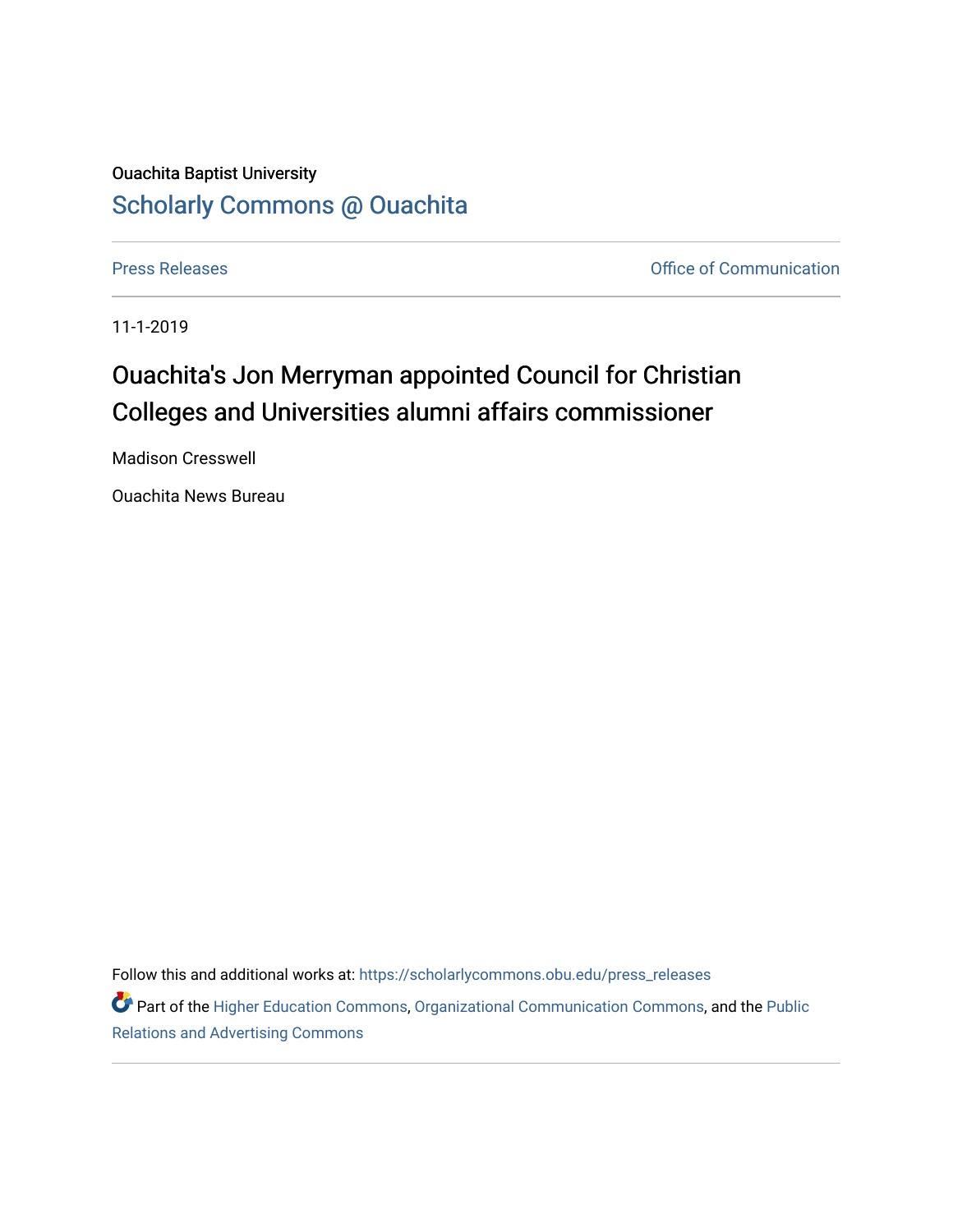

For immediate release

**Ouachita's Jon Merryman appointed Council for Christian Colleges and Universities alumni affairs commissioner**



*By Madison Cresswell* November 1, 2012 For more information, contact OBU's news bureau at [newbureau@obu.edu](mailto:newbureau@obu.edu) or (870) 245-5208.

ARKADELPHIA, Ark. — Jon Merryman, Ouachita Baptist University's director of alumni relations and the Ouachita Student Foundation, recently was appointed as a commissioner to the Alumni Affairs Directors Group with the national Council for Christian Colleges & Universities (CCCU). Merryman is one of seven directors from the U.S. and Canada appointed to the group by the president of CCCU, Shirley Hoogstra.

According to the CCCU website, the organization is a global higher education association based in Washington, D.C., with the mission to protect and advance the cause of Christ-centered higher education and to help its institutions transform lives by faithfully relating scholarship and service to biblical truth. There are more than 180 Christian institutions around the world that are a part of the organization, including Ouachita. In addition, there are approximately 3.6 million CCCU alumni.